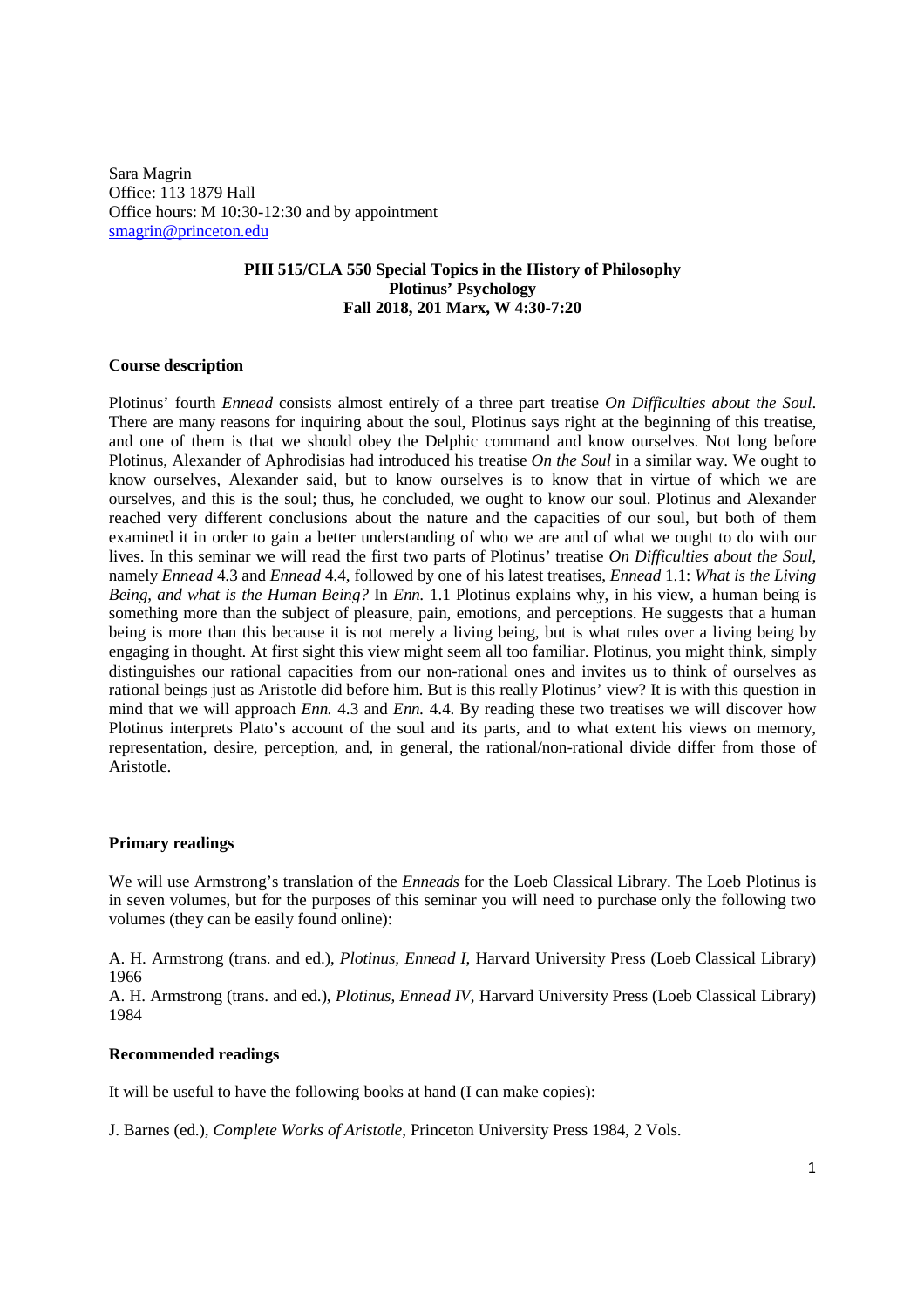J. M. Cooper and D. S. Hutchinson (eds.), *Plato, Complete Works*, Hackett 1997

A. A. Long and D. Sedley (trans. and eds.), *The Hellenistic Philosophers*, Vol. 1, Cambridge University Press 1987

# **Assessment**

The final grade will be mostly based on your final paper (20-30 pages), which should examine a topic related to the material discussed in class. However, participation in class discussion will count towards your final grade. To facilitate discussion, a couple of volunteers per week (starting from week 2) will prepare a handout (max. 2 pages) for the readings. All background readings are required; they are labeled "background" to signal that we will examine them only to the extent to which they might contribute to our understanding of the primary readings. "Relevant texts" are texts you might want to read for your final paper; I might occasionally assign some of them.

# **Tentative schedule**

Week 1: Introduction. The living being, the human being, and the soul

- *Enn.* 1.1.1-2; *Enn.* 4.3.1
- Background: Aristotle, *De anima*, 1.4, 408a 30-b 32; Aristotle, *Metaphysics*, 8.3

# **Week 2:** The soul

- *Enn.* 4.3.9-12; 18-19
- Background: Plato, *Timaeus*, 27b-41b; 41b-44c (relevant texts: *Enn.* 4.1; *Enn.* 4.8; *Enn.* 4.9)

## **Week 3:** The soul

- *Enn.* 4.3.20-24
- Background: Plato, *Timaeus,* 44c-47e; Plato, *Timaeus*, 69b-72d; T. Tieleman, 'Plotinus on the Seat of the Soul: Reverberations of Galen and Alexander in "Enn." IV. 3. [27].23', *Phronesis* 43 (1998), pp. 306-325

**Week 4:** Perception and memory

- *Enn.* 4.3.25-29
- Background: Aristotle, *De memoria*, 1; Plato, *Philebus*, 33c-34c

**Week 5:** Memory and representation

- *Enn.* 4.3.30-4.4.1; *Enn.* 4.4.8
- Aristotle, *De anima*, 3.3, 427b 27-429a 9; Aristotle, *De insomniis* especially 3 (relevant texts: *Enn.* 1.4.10; *Enn.* 5.3.3-4)

**Week 6:** Nature, pleasure and pain

- *Enn.* 4.4.11-14, 17; *Enn.* 4.4.18-19
- Background: *Enn.* 4.7.6-7 (but focus only on 7); Plato, *Timaeus*, 61c-64b (quick look at 64b-69b)

## **Week 7:** Perception

- *Enn.* 4.4.22 (from line 5)-23; *Enn.* 4.4.24-26
- Background: *Enn*. 4.7.6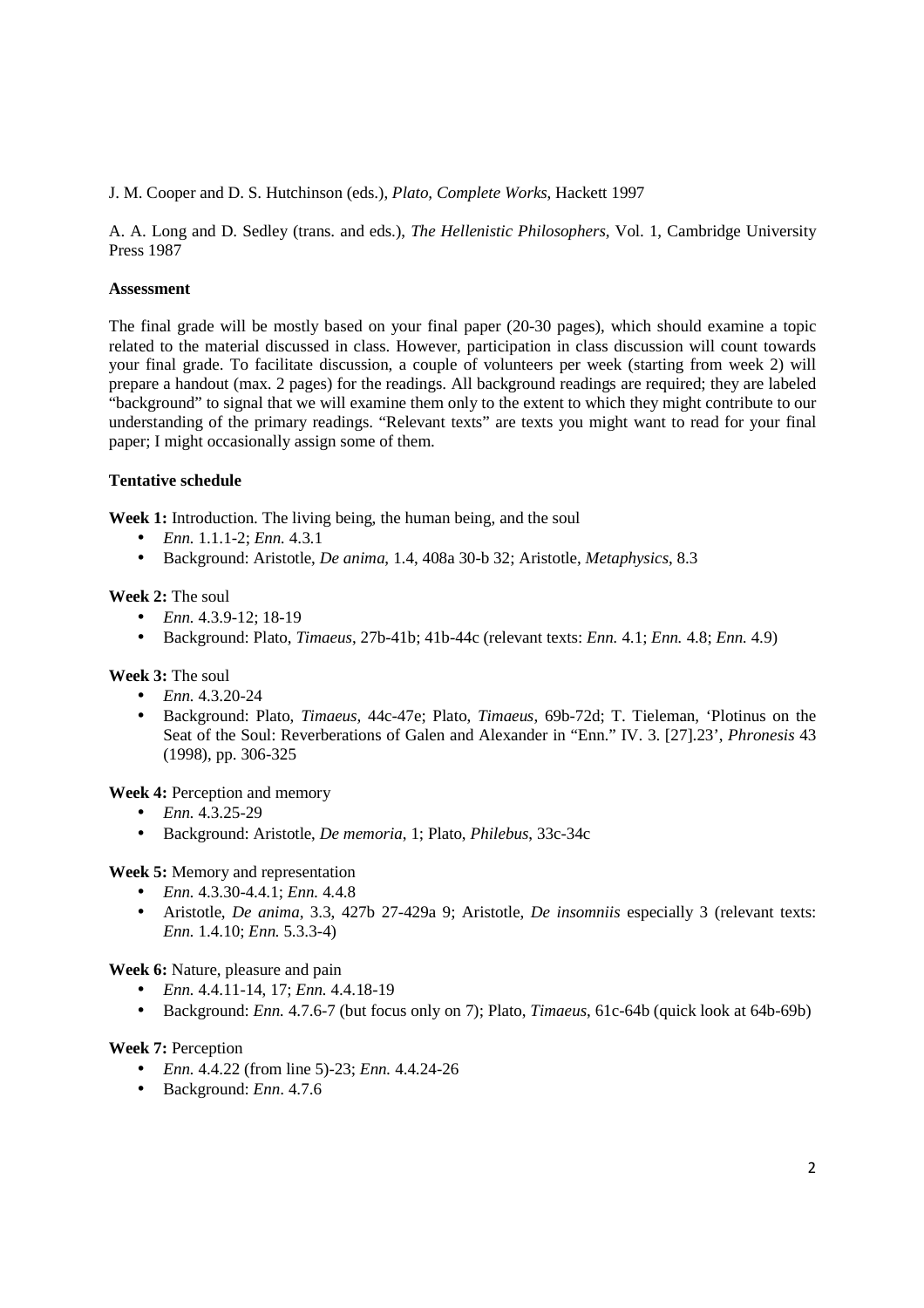### **Week 8:** Desire

- *Enn.* 4.4.20, 21, 22.1-5, 27, 28
- Background: Plato, *Timaeus*, 72d through the end of the dialogue; Plato, *Philebus*, 31c-33c; 34c-36c

**Week 9:** What we should strive for; back to *Enn.* 1.1

• *Enn.* 4.4.43-45; *Enn.* 1.1

**Week 10:** *Enn.* 1.1

**Week 11:** *Enn.* 1.1

**Week 12:** *Enn.* 1.1

#### **Editions of the Greek text**

P. Henry and H.-R. Schwyzer (eds.), *Plotini opera*, Oxford University Press (OCT) 1964-82, 3 Vols. (*editio minor*  H-S²; this is the standard edition; remember the *addenda et corrigenda* at the end of vol. 3)

P. Henry and H.-R. Schwyzer (eds.), *Plotini opera*, Museum Lessianum, 1951-1973, 3 Vols. (*editio maior* H-S<sup>1</sup> with English translation of *Plotiniana Arabica* or *The Theology of Aristotle*; richer apparatus)

#### **Some other translations**

There is a new English translation of the *Enneads* you might wish to consult (without Greek text): L. Gerson (ed.), *Plotinus, The Enneads*, Cambridge University Press 2018

R. Beutler, R. Harder and W. Theiler (eds.), *Plotins Schriften*, Hamburg 1956-71, 6 Vols.

M.-N. Bouillet (ed.), *Les Ennéades de Plotin*, Paris 1857-61, 3 Vols.

É. Bréhier (ed.), *Plotin. Ennéades*, Paris 1924-1938, 7 Vols.

L. Brisson and J.-F. Pradeau (eds.), *Plotin. Traités*, Paris, multiple volumes; the treatise are in chronological order.

P. Kalligas (ed.), *Plôtinou Enneades*. Vivliothêkê A. Manousê. Kentron Ekdoseôs Ergôn Ellênôn Syngrapheôn, Athênai, 5 Vols. (to date). One volume for each *Ennead*, thus *Enneas Protê, Enneas Deutera, Enneas Tritê, Enneas Tetartê, Enneas Pemptê* (original Greek Text, modern Greek translation and commentary with synopses; the commentary on the first three Enneads is available in English, see secondary literature below).

#### **Some other useful texts**

M. Bergeron and R. Dufour (eds.), *Alexandre d'Aphrodise, De l' Âme*, Vrin 2008 (reliable French translation with commentary and facing Greek text)

V. Caston (trans. and ed.), *Alexander of Aphrodisias: On the Soul. Part I: Soul as Form of the Body, Parts of the Soul, Nourishment, and Perception*, Bristol Classical Press 2012

P. De Lacy, *Galen, On the Doctrines of Hippocrates and Plato*: *Corpus Medicorum Graecorum*, vol. V.4.1.2, pts. 1- 3, Berlin Akademie-Verlag 1978-84

A. P. Fotinis, *The "De Anima" of Alexander of Aphrodisias*, University Press of America 1979 (Not very well reviewed, but the only English translation of the whole treatise)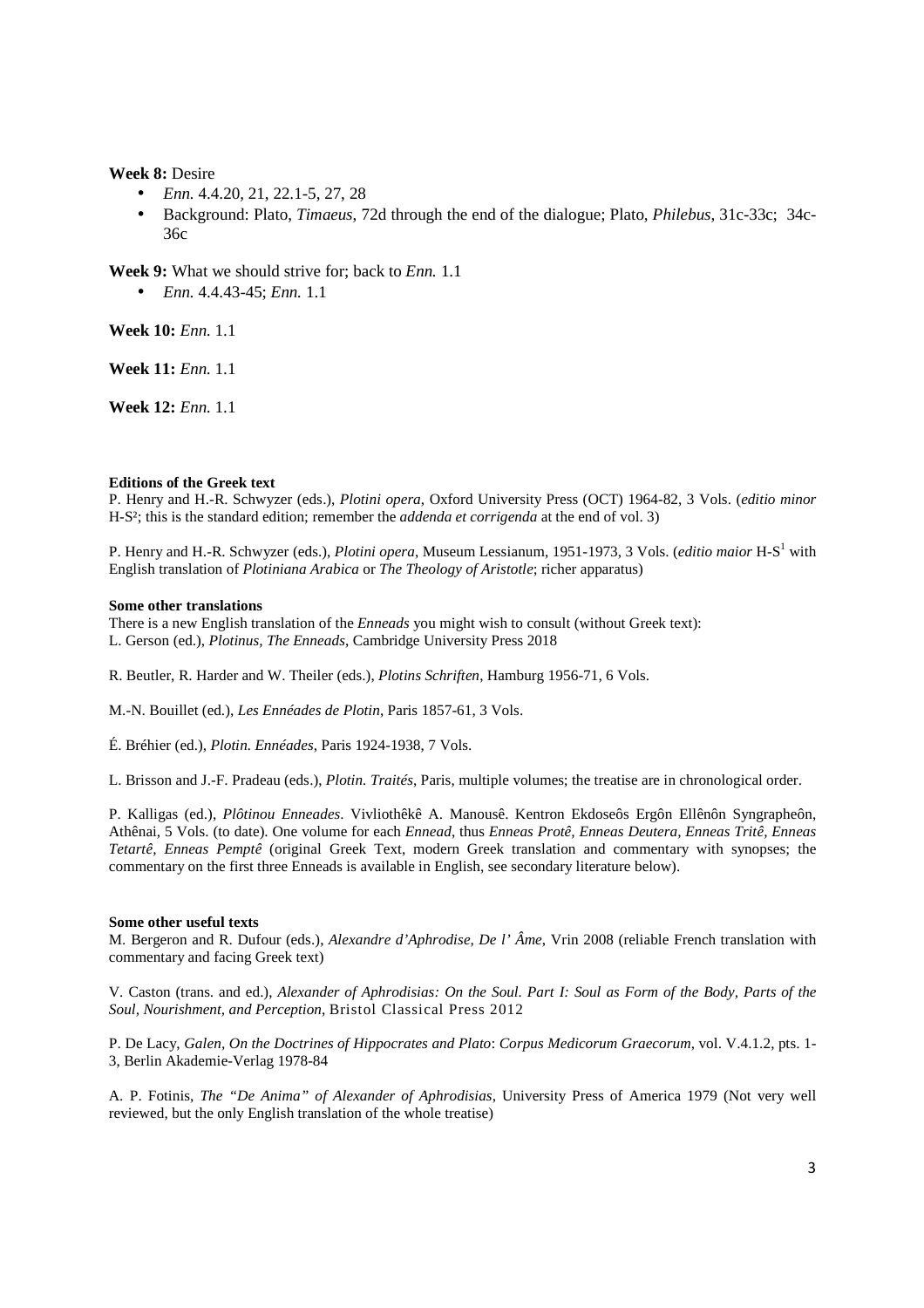#### **Some secondary literature**

Barney, R., Brennan, T., and Brittain, C. (eds.), *Plato and the Divided Self*, Cambridge University Press 2012

Blumenthal, H. J., *Plotinus' Psychology: His Doctrines of the Embodied Soul*, Martinus Nijhoff 1971

Boys-Stones, G. (ed.), *Platonist Philosophy 80 BC to AD 250: An Introduction and Collection of Sources in Translation*, Cambridge University Press 2018

Brittain, C., "Attention Deficit in Plotinus and Augustine: Psychological Problems in Christian and Platonist Theories of the Grades of Virtue", *Proceedings of the Boston Area Colloquim in Ancient Philosophy* 18 (2003), pp. 223-263

Caluori, D., *Plotinus on the Soul*, Cambridge University Press 2015

Chiaradonna, R, "Plotinus on Memory, recollection and Discursive Thought", in L. Castagnoli, and P. Ceccarelli (eds.), *Greek Memories: Theories and Practices*, Cambridge University Press 2015

Emilsson, E. K, *Plotinus on Sense-Perception: A Philosophical Study*, Cambridge University Press 1988

—'Plotinus on Soul-Body Dualism', in S. Everson (ed.), *Psychology: Companions to Ancient Thought II*, Cambridge University Press 1991, pp. 148-165

—*Plotinus on Intellect*, Oxford University Press 2007

—*Plotinus*, Routledge 2017

Henry, P., "Une comparaison chez Aristote, Alexandre et Plotin", in *Les Sources de Plotin*, Entretiens de la Fondation Hardt, 1960, pp. 429-444

Kalligas, P., "*Logos* and the Sensible Object in Plotinus", *Ancient Philosophy*, 17 (1997), pp. 397-410

—"Plotinus against the Corporealists on the Soul. A Commentary on *Enn.* IV 7 [2], 8. 1-23", in R. Chiaradonna (ed.), *Studi sull' Anima in Plotino*, Bibliopolis 2005, pp. 95-112

—*The Enneads of Plotinus: A Commentary. Volume 1* (translated by E. K. Fowden and N. Pilavachi), Princeton University Press 2014

King, R., *Aristotle and Plotinus on Memory*, De Gruyter 2009

Lloyd, A. C., "*Nosce Teipsum* and *Conscientia*", *Archiv für Geschichte der Philosophie* 46 (1964), pp. 188-200

Lorenz, H., *The Brute Within: Appetitive Desire in Plato and Aristotle*, Oxford University Press 2006

Noble, C. I., "How Plotinus' Soul Animates its Body: The Argument for the Soul-Trace at *Ennead* 4.4.18.1-19", *Phronesis* 58 (2013), pp. 249-279.

O'Meara, D. J., "Plotinus on How Soul Acts on Body", in Id. (ed.), *Platonic Investigations*, Catholic University of America Press 1985, pp. 247-262

Filip, K., "Parts of the Soul in Plotinus", in K. Corcilius, and D. Perler (eds.), *Partitioning the Soul. Debates from Plato to Leibniz*, De Gruyter 2014, pp. 107-148

Remes, P., *Plotinus on Self: The Philosophy of the* 'We', Cambridge University Press 2007

Smith, A., "Unconsciousness and Quasiconsciousness in Plotinus", *Phronesis* 23 (1978), pp. 292-301